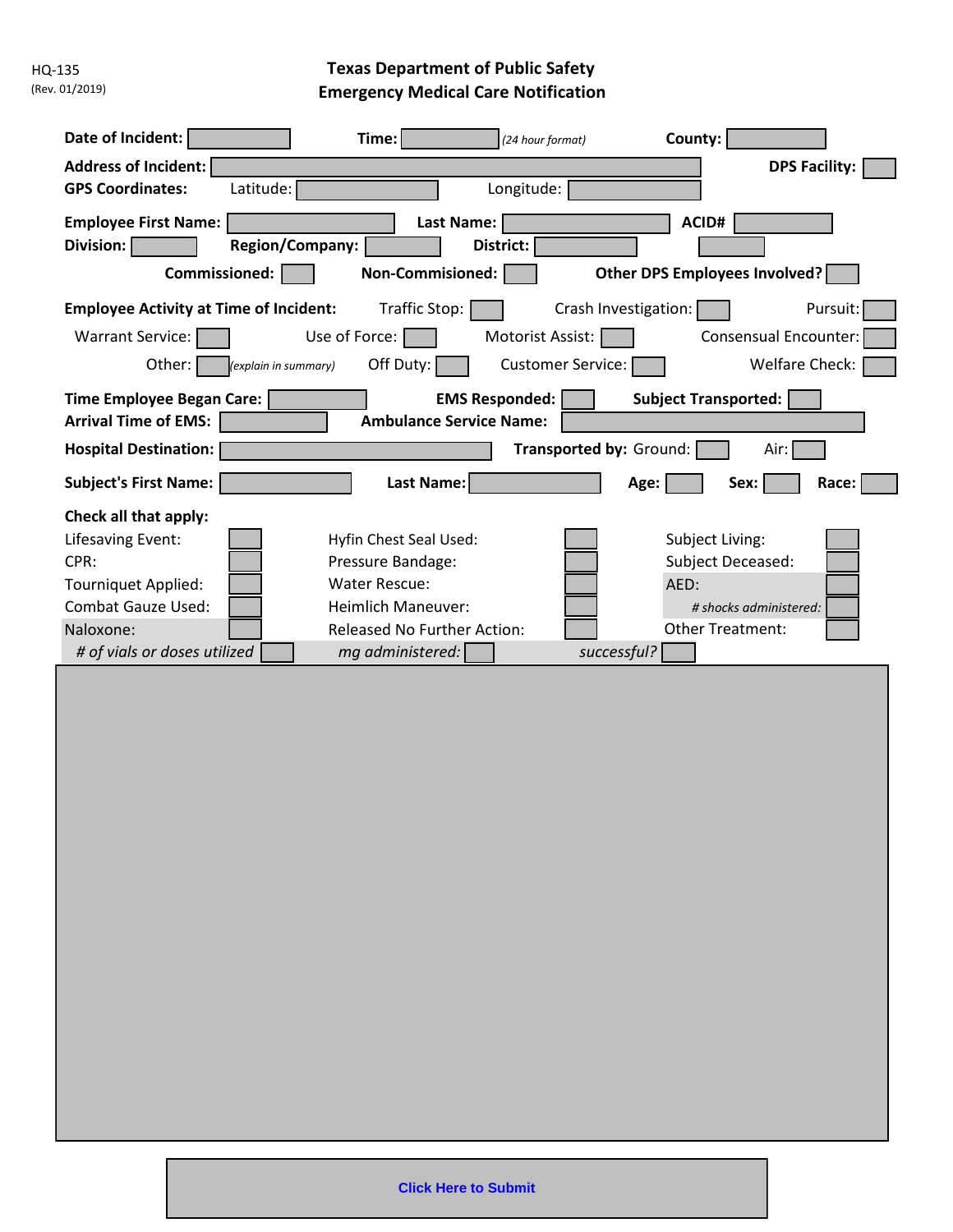## **Event Requiring HQ-135 Report:**

This report must be completed when an incident occurs involving an employee providing emergency medical care (EMC) to any person. If the EMC was provided while the employee was on duty it shall be reported utilizing this form. If the EMC was provided when the employee was off duty and their Departmental training or experience was significant in their ability to render aid it can be reported utilizing this form. Required fields are outlined in red, and the form will not email until they are completed. Submit form within seven days of the EMC event using the process outlined below.

**Emergency Medical Care (EMC)** – Direct medical aid that is provided to any person:

a) whose condition is stable for the moment and not in any immediate danger of death, but their condition would require the need for medical treatment under normal circumstances (i.e., broken bone splint, large wound dressing, shoulder sling, puncture wound stabilization, etc.)

or;

b) that directly results in the saving of that person's life, not necessarily requiring bravery or action beyond the scope of Department training. *(Lifesaving Event)*

**Date of Incident:** Indicate the appropriate date of the incident.

**Time:** Indicate the appropriate time of the incident. Use 24-hour format (Ex: 13:12).

**County:** Select the county in which the event occurred.

**Address of Incident:** Provide the physical location of the incident, including the name of the road/highway where it occurred. The use of highway names and mile markers is acceptable. Indicate direction from the nearest city when not within a city limits.

**GPS Coordinates:** Indicate the appropriate Latitude and Longitude in decimal degrees nearest to the where the incident occurred.

**Employee First/Last Name:** Document the employee's name providing the EMC.

**ACID#:** Indicate the employee's current DPS issued ACID number

**Division:** Select Division assigned

| <b>AVO</b> = Aviation Operations     | ICT = Intelligence & Counterterrorism |
|--------------------------------------|---------------------------------------|
| CAO = Chief Auditor's Office         | IOD = Infrastructure Operations       |
| CID = Criminal Investigations        | IT = Information Technology           |
| $CS = Cyber Security$                | LES = Law Enforcement Support         |
| DEM = Emergency Management           | $M/C = Media$ and Communication       |
| <b>DLD = Driver License</b>          | OGC = Office of General Counsel       |
| DS = Director Staff                  | OIG = Office of Inspector General     |
| ETR = Education, Training & Research | <b>RSD = Regulatory Services</b>      |
| $FD = Finance$                       | THP = Texas Highway Patrol            |
| $HR = Human Resources$               | $TR = Texas$ Rangers                  |

**Region/Company:** Indicate appropriate Region or Ranger Company.

| SETX = Southeast Texas |  |
|------------------------|--|
| NTX = North Texas      |  |
| NWTX = Northwest Texas |  |
| $STX = South Texas$    |  |
| $WTX = West Texas$     |  |
| CTX = Central Texas    |  |
| $CAP = Capital$        |  |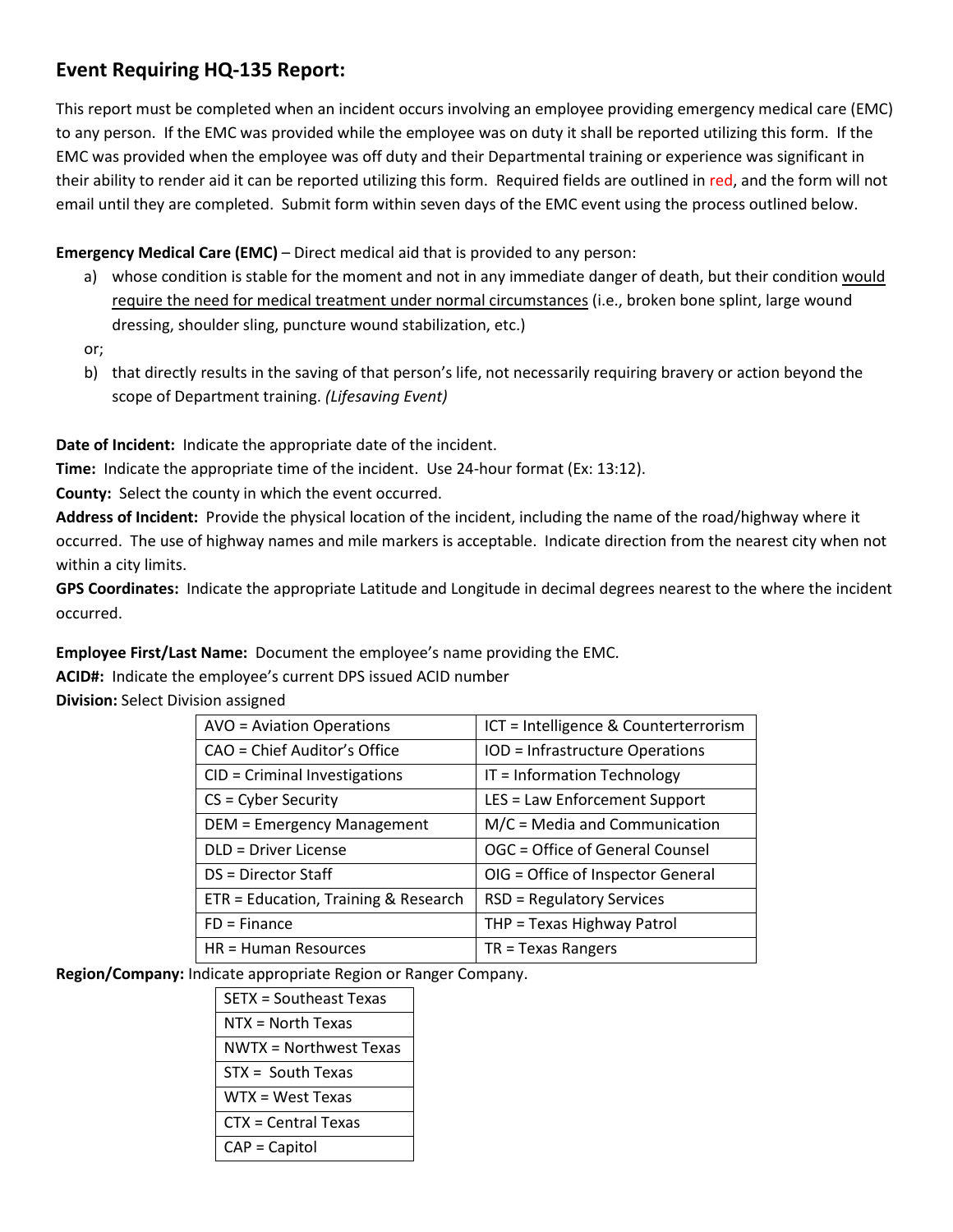**District:** Indicate appropriate District to which employee is assigned. **Area:** Indicate appropriate Sergeant Area to which employee is assigned. **Commissioned:** Check only if employee providing the EMC is a commissioned peace officer. **Non-commissioned:** Check only if employee providing the EMC is not a commissioned peace officer.

**Other DPS Employees Involved?** Indicate Y or N if other DPS employees provided direct medical aid to the subject listed on form. Complete additional forms for each employee involved in providing direct medical aid during this incident using the same date/time/location information.

**Employee Activity at Time of Incident:** Select the activity that best fits the actions the employee was taking in the moments prior to conducting the EMC. (This activity should be highlighted in the summary.)

• Off duty: Should only be selected when an employee provides care outside the time frame of their normally scheduled shift. Off duty status does not include an employee who is providing EMC while working as either a paid or volunteer emergency medical professional.

**Time Employee Began Care:** Indicate the time in which the employee began the direct EMC on the subject involved. Use 24-hour format (Ex: 13:12).

**EMS Responded:** Check if Emergency Medical Services responded to the scene of the incident.

**Subject Transported:** Check if EMS transported the subject from the scene of the incident to a medical facility.

**Arrival Time of EMS:** Indicate the time in which EMS arrived to provide emergency medical aid on the subject involved. **Ambulance Service name:** List the name of the ambulance service involved in the medical aid and transport of the subject involved.

**Hospital Destination:** List the name of first hospital to which the employee was transported from the scene of the incident.

**Transported by:** Check the appropriate box to indicate whether the subject was transported by ground or air ambulance.

**Subject's First/Last Name:** Provide name of subject to whom the EMC was provided. One report per subject involved. **Age:** Provide the age of the subject involved.

**Sex:** Provide the gender of the subject involved.

**Race:** Provide the Race/ethnicity of the subject involved.

A = Asian or Pacific Islander

 $B = Black$ 

H = Hispanic or Latino

I = Alaska Native or American Indian

W = White

## **Check all that apply:**

**Lifesaving Event**: Emergency medical aid that directly results in the saving of any human life, not necessarily requiring bravery or action beyond the scope of Department training.

**CPR:** Employee provided Cardiopulmonary Resuscitation aid with either compressions, breath, or both.

**Tourniquet Applied:** Employee utilized either issued tourniquet or equivalent to control venous and arterial blood circulation.

**Combat Gauze Used:** Employee utilized issued combat gauze to cover or pack a bleeding wound. **Naloxone:** Employee utilized naloxone hydrochloride injection(s) and/or nasal spray to block the effects of opioid overdose. When naloxone is utilized, the employee must also indicate the number of vials or nasal doses provided, total milligrams administered, and whether it had positive results.